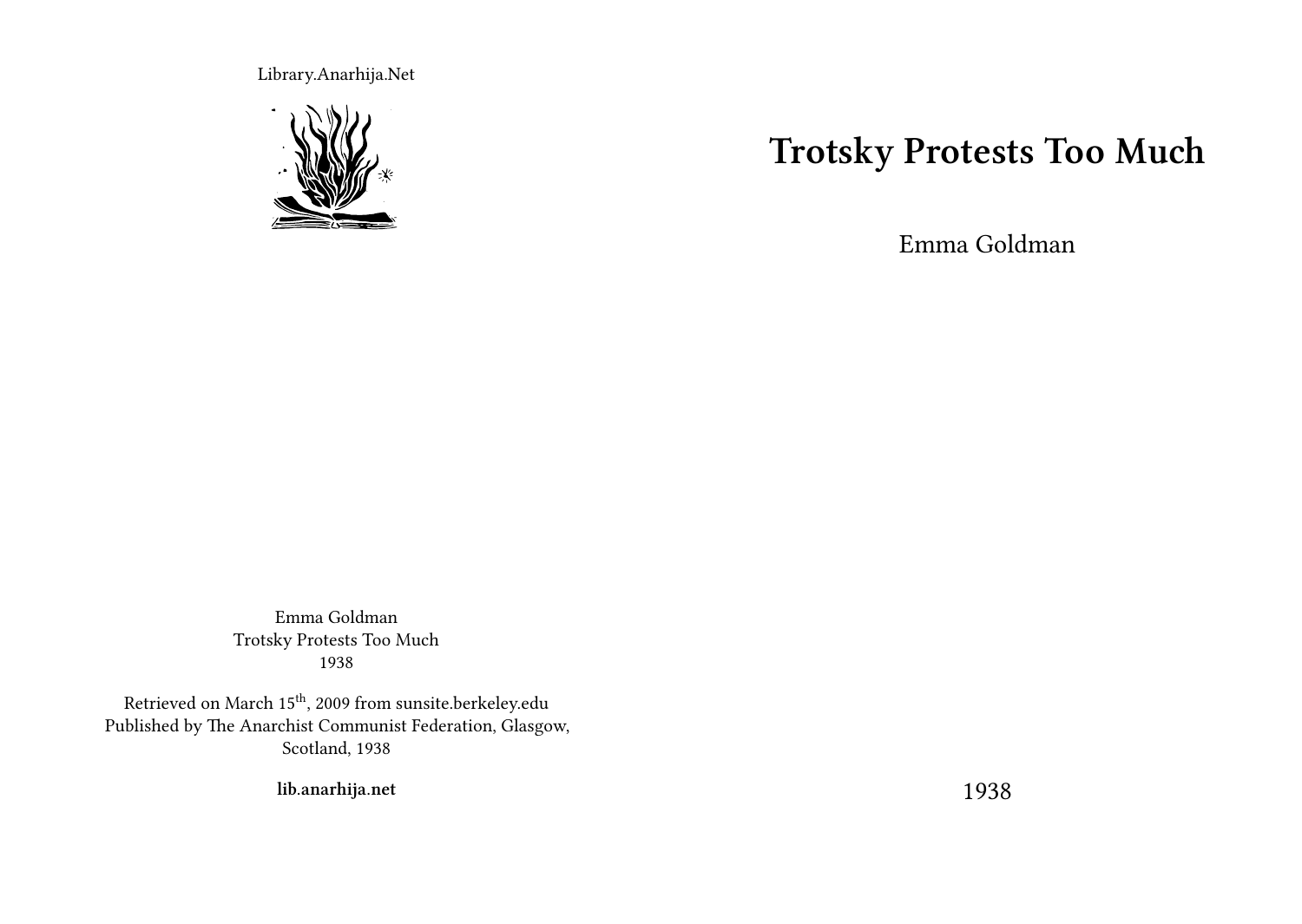# **Contents**

|                                                             | -3 |
|-------------------------------------------------------------|----|
| Leon Trotsky Protests Too Much. By Emma Goldman 4           |    |
| Leon Trotsky, John G. Wright and the Spanish Anarchists. 20 |    |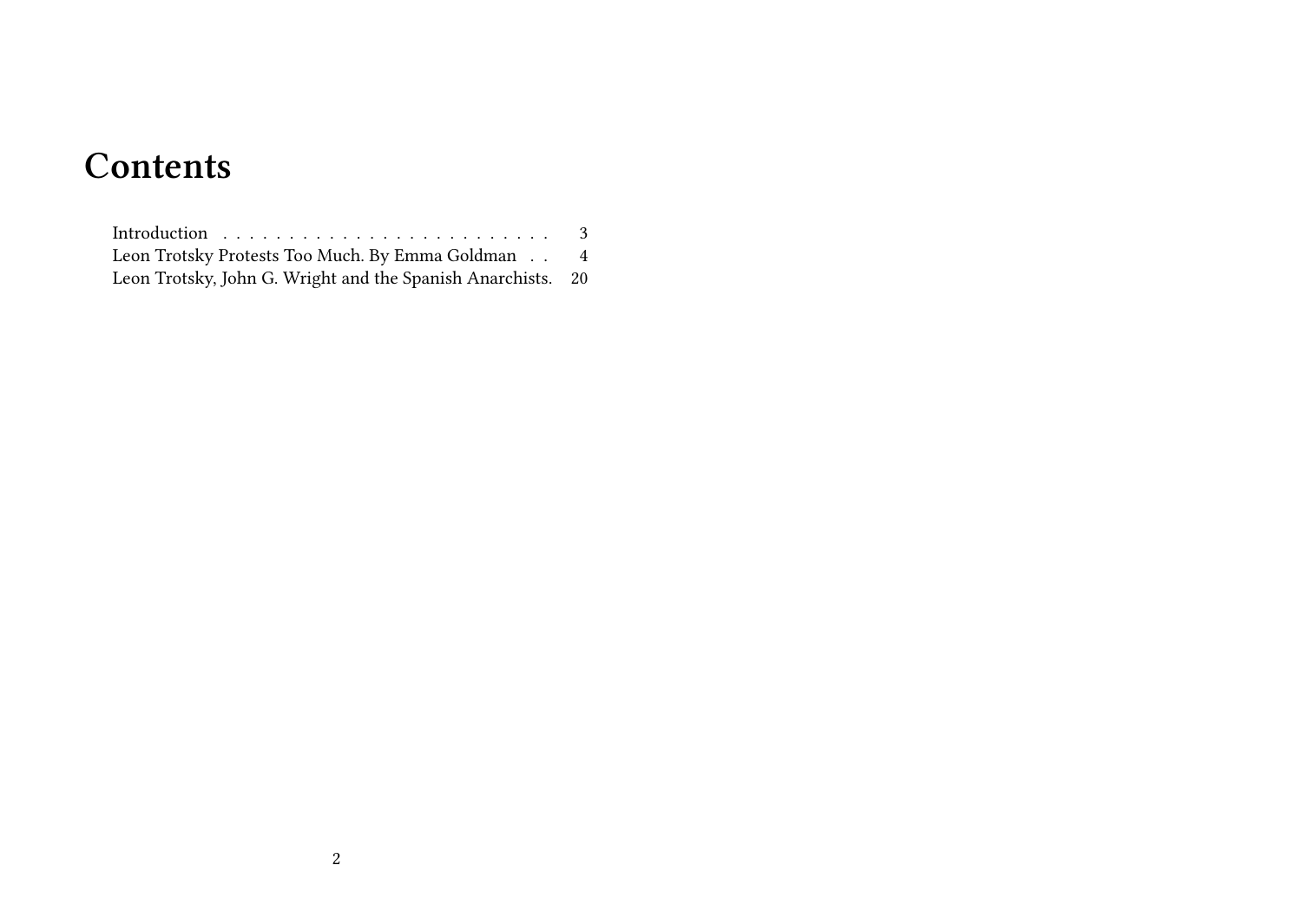#### **Introduction**

This pamphlet grew out of an article for *Vanguard*, the Anarchist monthly published in New York City. It appeared in the July issue, 1938, but as the space of the magazine is limited, only part of the manuscript could be used. It is here given in a revised and enlarged form.

Leon Trotsky will have it that criticism of his part in the Kronstadt tragedy is only to aid and abet his mortal enemy, Stalin. It does not occur to him that one might detest the savage in the Kremlin and his cruel regime and yet not exonerate Leon Trotsky from the crime against the sailors of Kronstadt.

In point of truth I see no marked difference between the two protagonists of the benevolent system of the dictatorship except that Leon Trotsky is no longer in power to enforce its blessings, and Josef Stalin is. No, I hold no brief for the present ruler of Russia. I must, however, point out that Stalin did not come down as a gift from heaven to the hapless Russian people. He is merely continuing the Bolshevik traditions, even if in a more relentless manner.

The process of alienating the Russian masses from the Revolution had begun almost immediately after Lenin and his party had ascended to power. Crass discrimination in rations and housing, suppression of every political right, continued persecution and arrests, early became the order of the day. True, the purges undertaken at that time did not include party members, although Communists also helped to fill the prisons and concentration camps. A case in point is the first Labour Opposition whose rank and file were quickly eliminated and their leaders, Shlapnikov sent to the Caucasus for "a rest," and Alexandra Kollontay placed under house arrest. But all the other political opponents, among them Mensheviki, Social Revolutionists, Anarchists, many of the Liberal intelligentsia and workers as well as peasants, were given short shrift in the cellars of the Cheka, or exiled to slow death in distant parts of Russia and Siberia. In other words, Stalin has not originated the theory or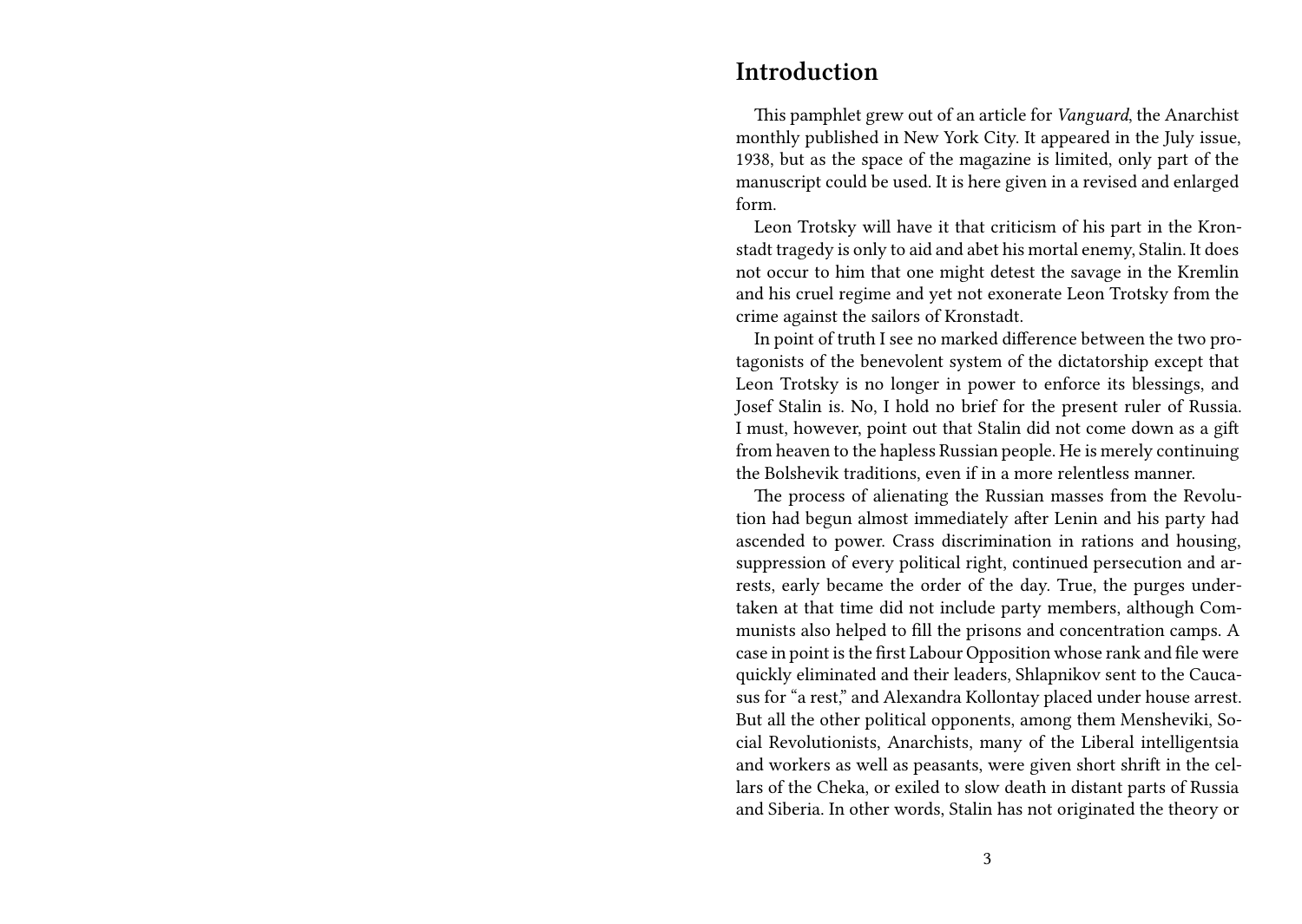methods that have crushed the Russian Revolution and have forged new chains for the Russian people.

I admit, the dictatorship under Stalin's rule has become monstrous. That does not, however, lessen the guilt of Leon Trotsky as one of the actors in the revolutionary drama of which Kronstadt was one of the bloodiest scenes.

### **Leon Trotsky Protests Too Much. By Emma Goldman**

I have before me two numbers, February and April, 1938, of the *New International*, Trotsky's official magazine. They contain articles by John G. Wright, a hundred per cent. Trotskyist, and the Grand Mogul himself, purporting to be a refutation of the charges against him in re Kronstadt. Mr. Wright is merely echoing the voice of his master, and his material is in no way first hand, or from personal contact with the events of 1921. I prefer to pay my respects to Leon Trotsky. He has at least the doubtful merit of having been a party to the "liquidation" of Kronstadt.

There are, however, several very rash mis-statements in Wright's article that need to be knocked on the head. I shall, therefore, proceed to do so at once and deal with his master afterwards.

John G. Wright claims that *The Kronstadt Rebellion*, by Alexander Berkman, "is merely a restatement of the alleged facts and interpretations of the Right Social Revolutionists with a few insignificant alterations" — (culled from "The Truth About Russia in Volya, Russia, Prague, 1921").

The writer further accuses Alexander Berkman of "brazenness, plagiarism, and making, as is his custom, a few insignificant alterations, and hiding the real source of what appears as his own appraisal." Alexander Berkman's life and work have placed him among the greatest revolutionary thinkers and fighters, utterly dedscious of the impending collapse of the Revolution. They felt in duty bound to keep silent and to avoid everything that would bring aid and comfort to the enemies of the Revolution.

Certainly the Russian Revolution fought against many fronts and many enemies, but at no time were the odds so frightful as those confronting the Spanish people, the Anarchists and the Revolution. The menace of Franco, aided by German and Italian man power and military equipment, Stalin's blessing transferred to Spain, the conspiracy of the Imperialist powers, the betrayal by the so-called democracies and, not the least, the apathy of the international proletariat, far outweigh the dangers that surrounded the Russian Revolution. What does Trotsky do in the face of such a terrible tragedy? He joins the howling mob and thrusts his own poisoned dagger into the vitals of the Spanish Anarchists in their most crucial hour. No doubt the Spanish Anarchists have committed a grave error. They failed to invite Leon Trotsky to take charge of the Spanish Revolution and to show them how well he had succeeded in Russia that it may be repeated all over again on Spanish soil. That seems to be his chagrin.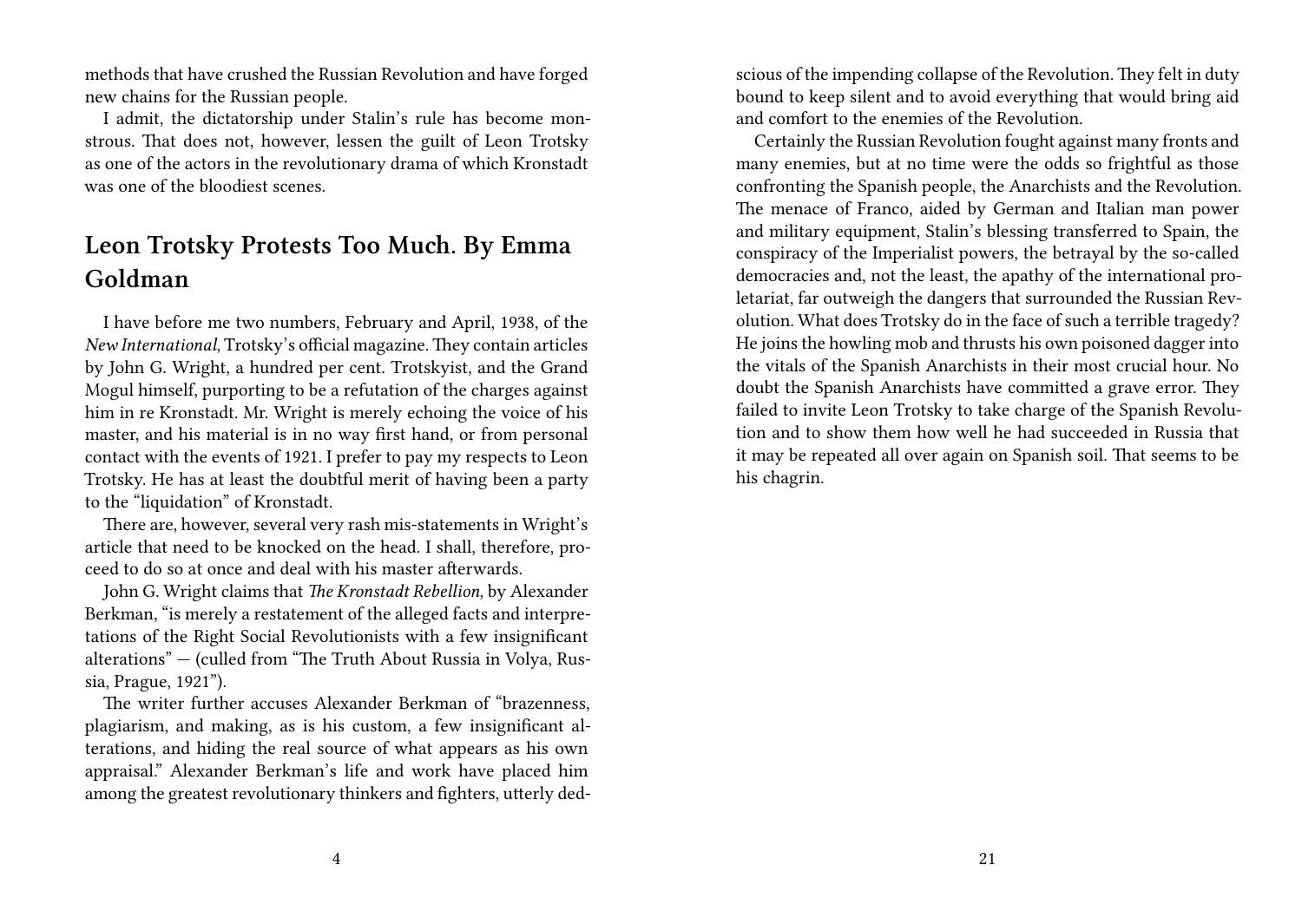Leon Trotsky is sarcastic about the accusation that he had shot 1,500 sailors. No, he did not do the bloody job himself. He entrusted Tuchachevsky, his lieutenant, to shoot the sailors "like pheasants" as he had threatened. Tuchachevsky carried out the order to the last degree. The numbers ran into legions, and those who remained after the ceaseless attack of Bolshevist artillery, were placed under the care of Dibenko, famous for his humanity and his justice.

Tuchachevsky and Dibenko, the heroes and saviours of the dictatorship! History seems to have its own way of meting out justice.

Leon Trotsky tries a trump card, when he asks, "Where and when were their great principles confirmed, in practice at least partially, at least in tendency?" This card, like all others he has already played in his life, will not win him the game. In point of fact Anarchist principles in practice and tendency have been confirmed in Spain. I agree, only partially. How could that be otherwise with all the forces conspiring against the Spanish Revolution? The constructive work undertaken by the National Confederation of Labour (the C.N.T.), and the Anarchist Federation of Iberia (the F.A.I.), is something never thought of by the Bolshevik régime in all the years of its power, and yet the collectivisation of the industries and the land stand out as the greatest achievement of any revolutionary period. Moreover, even if Franco should win, and the Spanish Anarchists be exterminated, the work they have started will continue to live. Anarchist principles and tendencies are so deeply rooted in Spanish soil that they cannot be eradicated.

\* \* \*

## **Leon Trotsky, John G. Wright and the Spanish Anarchists.**

During the four years civil war in Russia the Anarchists almost to a man stood by the Bolsheviki, though they grew more daily conicated to his ideal. Those who knew him will testify to his sterling quality in all his actions, as well as his integrity as a serious writer. They will certainly be amused to learn from Mr. Wright that Alexander Berkman was a "plagiarist" and "brazen," and that "his custom is making a few insignificant alterations… ."

The average Communist, whether of the Trotsky or Stalin brand, knows about as much of Anarchist literature and its authors as, let us say, the average Catholic knows about Voltaire or Thomas Paine. The very suggestion that one should know what one's opponents stand for before calling them names would be put down as heresy by the Communist hierarchy. I do not think, therefore, that John G. Wright deliberately lies about Alexander Berkman. Rather do I think that he is densely ignorant.

It was Alexander Berkman's life-long habit to keep diaries. Even during the fourteen years' purgatory he had endured in the Western Penitentiary in the United States, Alexander Berkman had managed to keep up his diary which he succeeded in sending out sub rosa to me. On the S.S. "Buford" which took us on our long perilous cruise of 28 days, my comrade continued his diary and he kept up this old habit through the 23 months of our stay in Russia.

*Prison Memoirs of an Anarchist*, conceded by conservative critics even to be comparable with Feodor Dostoyevsky's *Dead House*, was fashioned from his diary. *The Kronstadt Rebellion* and his *Bolshevik Myth* are also the offspring of his day-by-day record in Russia. It is stupid, therefore, to charge that Berkman's brochure about Kronstadt "is merely a restatement of the alleged facts… ." from the S.R. work that appeared in Prague.

On a par in accuracy with this charge against Alexander Berkman by Wright is his accusation that my old pal had denied the existence of General Kozlovsky in Kronstadt.

*The Kronstadt Rebellion*, page 15, states: "There was indeed a former General Kozlovsky in Kronstadt. It was Trotsky who had placed him there as an artillery specialist. He played no role whatever in the Kronstadt events." This was borne out by none other than Zi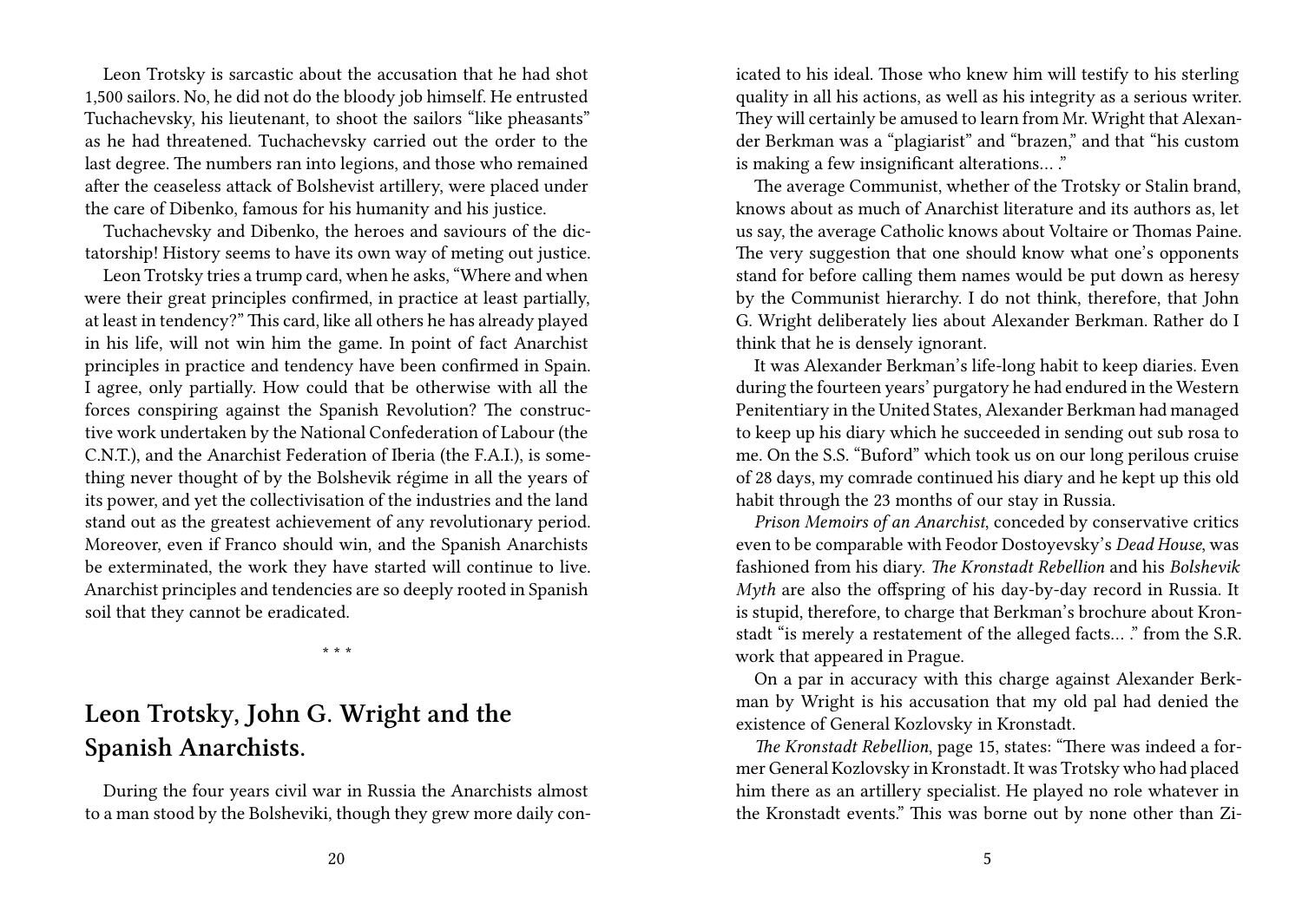noviev who was then still at the zenith of his glory. At the Extraordinary Session of the Petrograd Soviet, 4<sup>th</sup> March, 1921, called to decide the fate of Kronstadt, Zinoviev said: "Of course Kozlovsky is old and can do nothing, but the White Officers are back of him and are misleading the sailors." Alexander Berkman, however, stressed the fact that the sailors would have none of Trotsky's former pet General, nor would they accept the offer of provisions and other help of Victor Tchernov, leader of the Right S.R.'s in Paris (Socialist Revolutionists).

Trotskyists no doubt consider it bourgeois sentimentality to permit the maligned sailors the right to speak for themselves. I insist that this approach to one's opponent is damnable Jesuitism and has done more to disintegrate the whole labour movement than anything else of the "sacred" tactics of Bolshevism.

That the reader may be in a position to decide between the criminal charge against Kronstadt and what the sailors had to say for themselves, I here reproduce the radio message to the workers of the world,  $6^{th}$  March, 1921:

"Our cause is just: we stand for the power of soviets, not parties. We stand for freely elected representatives of the labouring masses. The substitute Soviets manipulated by the Communist Party have always been deaf to our needs and demands; the only reply we have ever received was shooting… . Comrades! They not only deceive you; they deliberately pervert the truth and resort to most despicable defamation… In Kronstadt the whole power is exclusively in the hands of the revolutionary sailors, soldiers and workers — not with counter revolutionists led by some Kozlovsky, as the lying Moscow radio tries to make you believe… Do not delay, comrades! Join us, get in touch with us; demand admission to Kronstadt for your delegates. Only they will tell you the whole truth and will expose the

In his article Wright has a footnote to page 49, second column, wherein he states that Victor Serge in a recent comment on Kronstadt "concedes that the Bolsheviki, once confronted with the mutiny had no other recourse except to crush it." Victor Serge is now out of the hospitable shores of the workers' "fatherland." I therefore do not consider it a breach of faith when I say that if Victor Serge made this statement charged to him by John G. Wright, he is merely not telling the truth. Victor Serge was one of the French Communist Section who was as much distressed and horrified over the impending butchery decided upon by Leon Trotsky to "shoot the sailors as pheasants" as Alexander Berkman, myself and many other revolutionists. He used to spend every free hour in our room running up and down, tearing his hair, clenching his fists in indignation and repeating that "something must be done, something must be done, to stop the frightful massacre." When he was asked why he, as a party member, did not raise his voice in protest in the party session, his reply was that that would not help the sailors and would mark him for the Cheka and even silent disappearance. The only excuse for Victor Serge at the time was a young wife and a small baby. But for him to state now, after seventeen years, that "the Bolsheviki once confronted with the mutiny had no other recourse except to crush it," is, to say the least, inexcusable. Victor Serge knows as well as I do that *there was no mutiny* in Kronstadt, that the sailors actually did not use their arms in any shape or form until the bombardment of Kronstadt began. He also knows that neither the arrested Communist Commissars nor any other Communists were touched by the sailors. I therefore call upon Victor Serge to come out with the truth. That he was able to continue in Russia under the comradely régime of Lenin, Trotsky and all the other unfortunates who have been recently murdered, conscious of all the horrors that are going on, is his affair, but I cannot keep silent in the face of the charge against him as saying that the Bolsheviki were justified in crushing the sailors.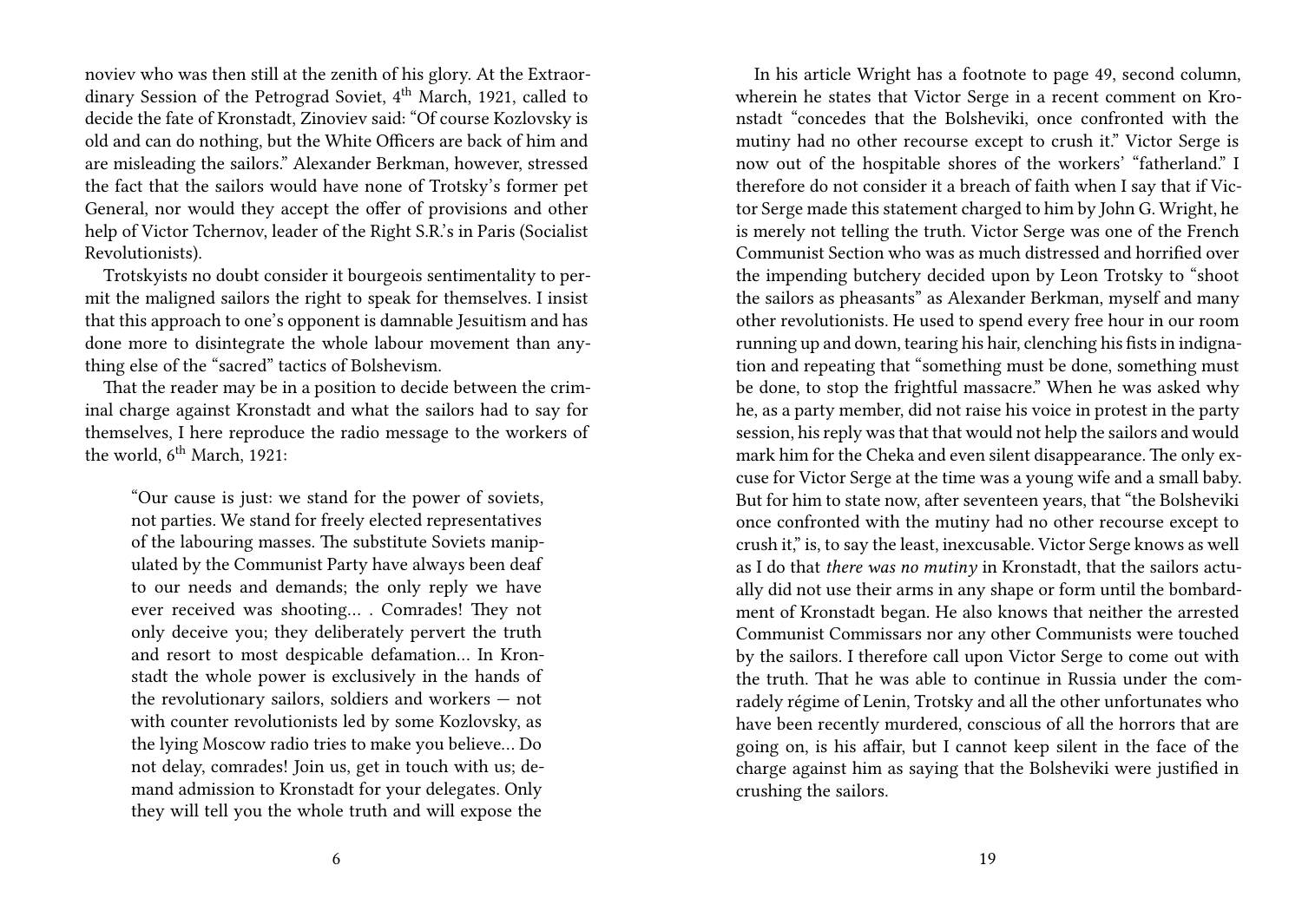Left politicals, were forcibly removed in the dead of night and secretly sent to various prisons and concentration camps in Russia and Siberia. But that is a page of Soviet history of its own. What is to the point in this instance is that the Anarchists must have been thought of very much, else there would have been no reason to arrest them and ship them in the old Tsarist way to distant parts of Russia and Siberia.

Leon Trotsky ridicules the demands of the sailors for Free Soviets. It was indeed naive of them to think that free Soviets can live side by side with a dictatorship. Actually the free Soviets had ceased to exist at an early stage in the Communist game, as the Trade Unions and the co-operatives. They had all been hitched to the chariot wheel of the Bolshevik State machine. I well remember Lenin telling me with great satisfaction, "Your Grand Old Man, Enrico Malatesta, is for our soviets." I hastened to say, "You mean free soviets, Comrade Lenin. I, too, am for them." Lenin turned our talk to something else. But I soon discovered why Free Soviets had ceased to exist in Russia.

John G. Wright will have it that there was no trouble in Petrograd until 22nd February. That is on par with his other rehash of the "historic" Party material. The unrest and dissatisfaction of the workers were already very marked when we arrived. In every industry I visited I found extreme dissatisfaction and resentment because the dictatorship of the proletariat had been turned into a devastating dictatorship of the Communist Party with its different rations and discriminations. If the discontent of the workers had not broken loose before 1921 it was only because they still clung tenaciously to the hope that when the fronts would be liquidated the promise of the Revolution would be fulfilled. It was Kronstadt which pricked the last bubble.

The sailors had dared to stand by the discontented workers. They had dared to demand that the promise of the Revolution — all Power in the Soviets — should be fulfilled. The political dictatorship had slain the dictatorship of the proletariat. That and that alone was their unforgivable offense against the holy spirit of Bolshevism.

fiendish calumny about Finnish bread and Entente offers.

"Long live the revolutionary proletariat and the peasantry!"

"Long live the power of freely elected Soviets!"

The sailors "led" by Kozlovsky, yet pleading with the workers of the world to send delegates that they might see whether there was any truth in the black calumny spread against them by the Soviet Press!

Leon Trotsky is surprised and indignant that anyone should dare to raise such a hue and cry over Kronstadt. After all, it happened so long ago, in fact seventeen years have passed, and it was a mere "episode in the history of the relation between the proletarian city and the petty bourgeois village." Why should anyone want to make so much ado at this late day unless it is to "compromise the only genuine revolutionary current which has never repudiated its banner, has not compromised with its enemies, and which alone represents the future." Leon Trotsky's egotism known far and wide by his friends and his foes, has never been his weakest spot. Since his mortal enemy has endowed him with nothing short of a magic wand, his self-importance has reached alarming proportions.

Leon Trotsky is outraged that people should have revived the Kronstadt "episode" and ask questions about his part. It does not occur to him that those who have come to his defence against his detractor have a right to ask what methods he had employed when he was in power, and how he had dealt with those who did not subscribe to his dictum as gospel truth. Of course it was ridiculous to expect that he would beat his chest and say, "I, too, was but human and made mistakes. I, too, have sinned and have killed my brothers or ordered them to be killed." Only sublime prophets and seers have risen to such heights of courage. Leon Trotsky is certainly not one of them. On the contrary, he continues to claim omnipotence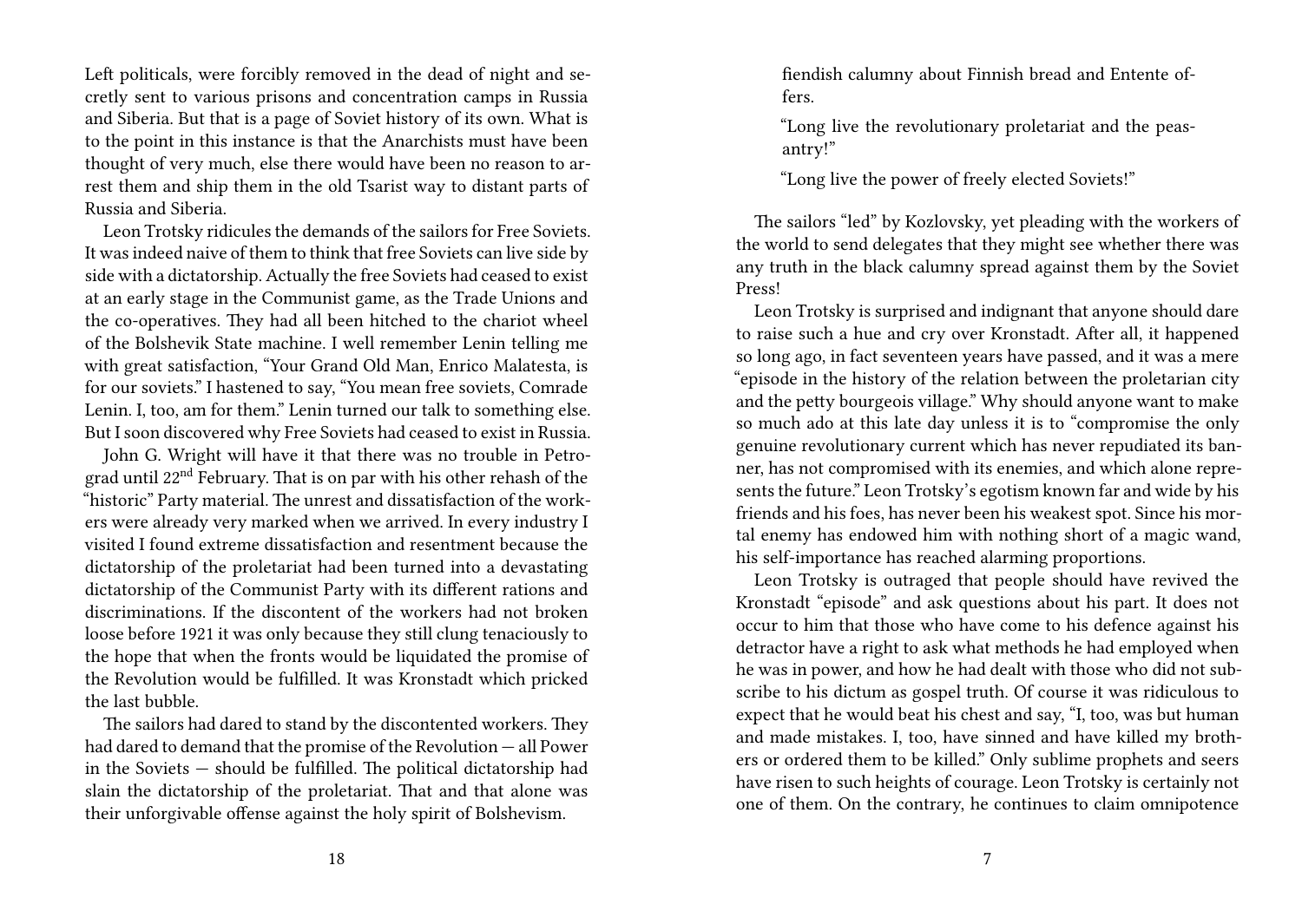in all his acts and judgments and to call anathema on the heads of anyone who foolishly suggests that the great god Leon Trotsky also has feet of clay.

He jeers at the documentary evidence left by the Kronstadt sailors and the evidence of those who had been within sight and hearing of the dreadful siege of Kronstadt. He calls them "false labels." That does not, however, prevent him from assuring his readers that his explanation of the Kronstadt rebellion could be "substantiated and illustrated by many facts and documents." Intelligent people may well ask why Leon Trotsky did not have the decency to present these "false labels" so that the people might be in a position to form a correct opinion of them.

Now, it is a fact that even capitalist courts grant the defendant the right to present evidence on his own behalf. Not so Leon Trotsky, the spokesman of the one and only truth, he who has "never repudiated his banner and has never compromised with its enemies."

One can understand such lack of common decency in John G. Wright. He is, as I have already stated, merely quoting holy Bolshevik scripture. But for a world figure like Leon Trotsky to silence the evidence of the sailors seems to me indicative of a very small character. The old saying of the leopard changing his spots but not his nature forcibly applies to Leon Trotsky. The Calvary he has endured during his years of exile, the tragic loss of those near and dear to him, and, more poignantly still, the betrayal by his former comrades in arms, have taught him nothing. Not a glimmer of human kindness or mellowness has affected Trotsky's rancorous spirit.

What a pity that the silence of the dead sometimes speaks louder than the living voice. In point of truth the voices strangled in Kronstadt have grown in volume these seventeen years. Is it for this reason, I wonder, that Leon Trotsky resents its sound?

Leon Trotsky quotes Marx as saying, "that it is impossible to judge either parties or people by what they say about themselves." How pathetic that he does not realise how much this applies to him! No man among the able Bolshevik writers has managed to stadt sailors living in Petrograd are held as hostages. The Committee of Defence notified Kronstadt that 'the prisoners are kept as pledges' for the safety of the Commissar of the Baltic Fleet, N. N. Kuzmin, the Chairman of the Kronstadt Soviet, T. Vassiliev, and other Communists. If the least harm is suffered by our comrades the hostages will pay with their lives."

Under these iron-clad rules it was physically impossible for the workers of Petrograd to ally themselves with Kronstadt, especially as not one word of the manifestoes issued by the sailors in their paper was permitted to penetrate to the workers in Petrograd. In other words, Leon Trotsky deliberately falsifies the facts. The workers would certainly have sided with the sailors because they knew that they were not mutineers or counter-revolutionists, but that they had taken a stand with the workers as their comrades had done as long ago as 1905, and March and October, 1917. It is therefore a grossly criminal and conscious libel on the memory of the Kronstadt sailors.

In the *New International* on page 106, second column, Trotsky assures his readers that no one "we may say in passing, bothered in those days about the Anarchists." That unfortunately does not tally with the incessant persecution of Anarchists which began in 1918, when Leon Trotsky liquidated the Anarchist headquarters in Moscow with machine guns. At that time the process of elimination of the Anarchists began. Even now so many years later, the concentration camps of the Soviet Government are full of the Anarchists who remained alive. Actually before the Kronstadt uprising, in fact in October 1920, when Leon Trotsky again had changed his mind about Machno, because he needed his help and his army to liquidate Wrangel, and when he consented to the Anarchist Conference in Kharkhov, several hundred Anarchists were drawn into a net and despatched to the Boutirka prison where they were kept without any charge until April, 1921, when they, together with other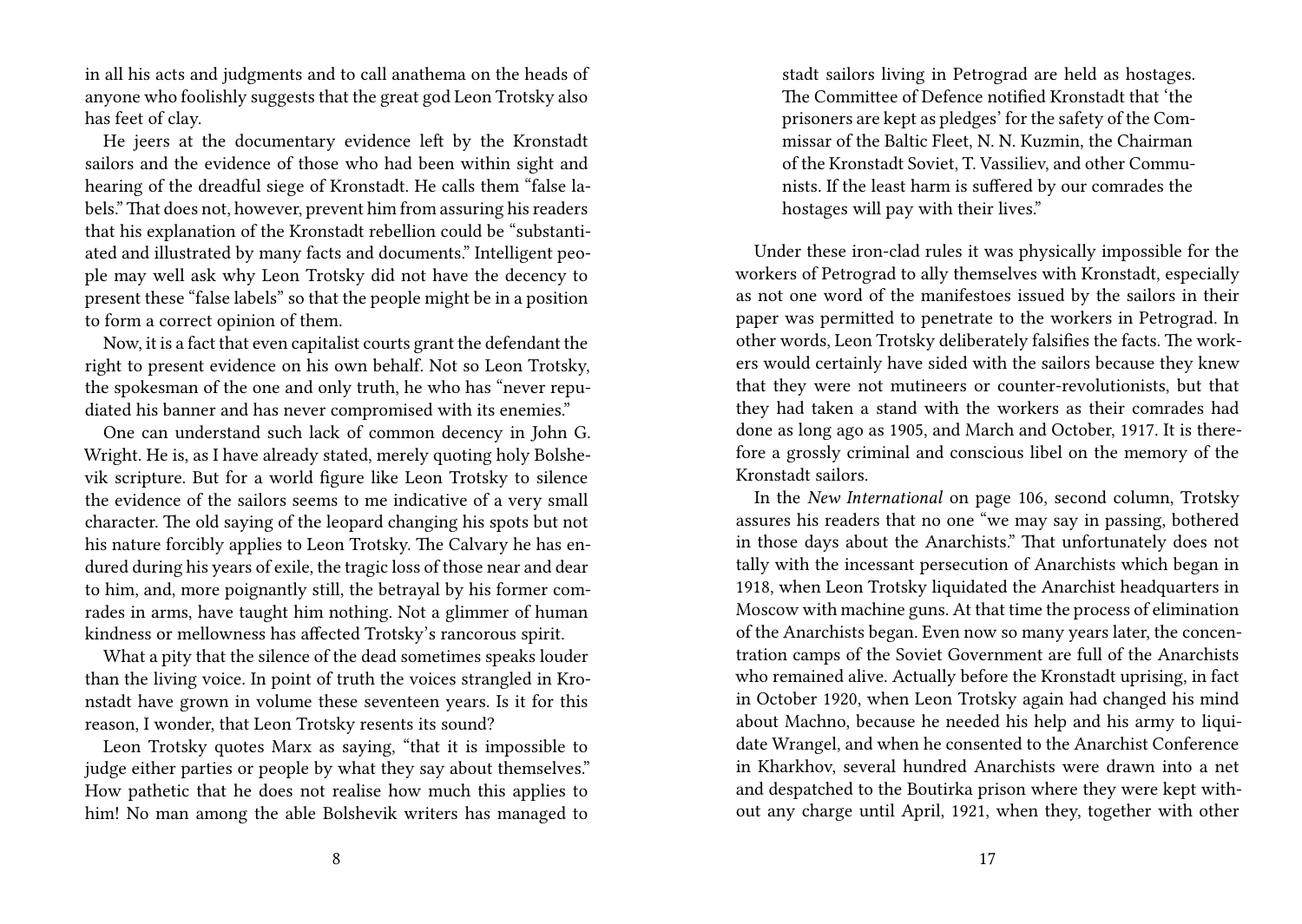It is the id, e fixe of centralisation of the dictatorship which early began to divide the city and the village, the workers and the peasants, not, as Leon Trotsky will have it, because "the one is proletarian … . and the other petty bourgeois," but because the dictatorship had paralysed the initiative of both the city proletariat and the peasantry.

Leon Trotsky makes it appear that the Petrograd workers quickly sensed "the petty bourgeois nature of the Kronstadt uprising and therefore refused to have anything to do with it." He omits the most important reason for the seeming indifference of the workers of Petrograd. It is of importance, therefore, to point out that the campaign of slander, lies and calumny against the sailors began on the 2<sup>nd</sup> March, 1921. The Soviet Press fairly oozed poison against the sailors. The most despicable charges were hurled against them, and this was kept up until Kronstadt was liquidated on 17<sup>th</sup> March. In addition, Petrograd was put under martial law. Several factories were shut down and the workers thus robbed, began to hold counsel with each other. In the diary of Alexander Berkman, I find the following:

"Many arrests are taking place. Groups of strikers guarded by Chekists on the way to prison are a common sight. There is great nervous tension in the city. Elaborate precautions have been taken to protect the Government institution. Machine guns are placed on the Astoria, the living quarters of Zinoviev and other prominent Bolsheviki. Official proclamations commanding immediate return of the strikers to the factories … and warning the populace against congregating in the streets. "The Committee of Defence has initiated a 'clean-up of the city.' Many workers suspected of sympathising with Kronstadt have been placed under arrest. All Petrograd sailors and part of the garrison thought to be 'untrustworthy' have been ordered to distant points, while the families of Kron-

keep himself so much in the foreground or boasted so incessantly of his share in the Russian Revolution and after as Leon Trotsky. By this criterion of his great teacher, one would have to declare all Leon Trotsky's writing to be worthless, which would be nonsense of course.

In discrediting the motives which conditioned the Kronstadt uprising, Leon Trotsky records the following: "From different fronts I sent dozens of telegrams about the mobilisation of new 'reliable' detachments from among the Petersburg workers and Baltic fleet sailors, but already in 1918, and in any case not later than 1919, the fronts began to complain that a new contingent of 'Kronstadters' were unsatisfactory, exacting, undisciplined, unreliable in battle and doing more harm than good." Further on, on the same page, Trotsky charges that, "when conditions became very critical in hungry Petrograd the Political Bureau more than once discussed the possibility of securing an 'internal loan' from Kronstadt where a quantity of old provisions still remained, but the delegates of the Petrograd workers answered, 'You will never get anything from them by kindness; they speculate in cloth, coal and bread. At present in Kronstadt every kind of riff-raff has raised its head.'" How very Bolshevik that is, not only to slay one's opponents but also to besmirch their characters. From Marx and Engels, Lenin, Trotsky to Stalin, this methods has ever been the same.

Now, I do not presume to argue what the Kronstadt sailors were in 1918 or 1919. I did not reach Russia until January, 1920. From that time on until Kronstadt was "liquidated" the sailors of the Baltic fleet were held up as the glorious example of valour and unflinching courage. Time on end I was told not only by Anarchists, Mensheviks and social revolutionists, but by many Communists, that the sailors were the very backbone of the Revolution. On the 1<sup>st</sup> of May, 1920, during the celebration and the other festivities organised for the first British Labour Mission, the Kronstadt sailors presented a large clear-cut contingent, and were then pointed out as among the great heroes who had saved the Revolution from Kerensky, and Petrograd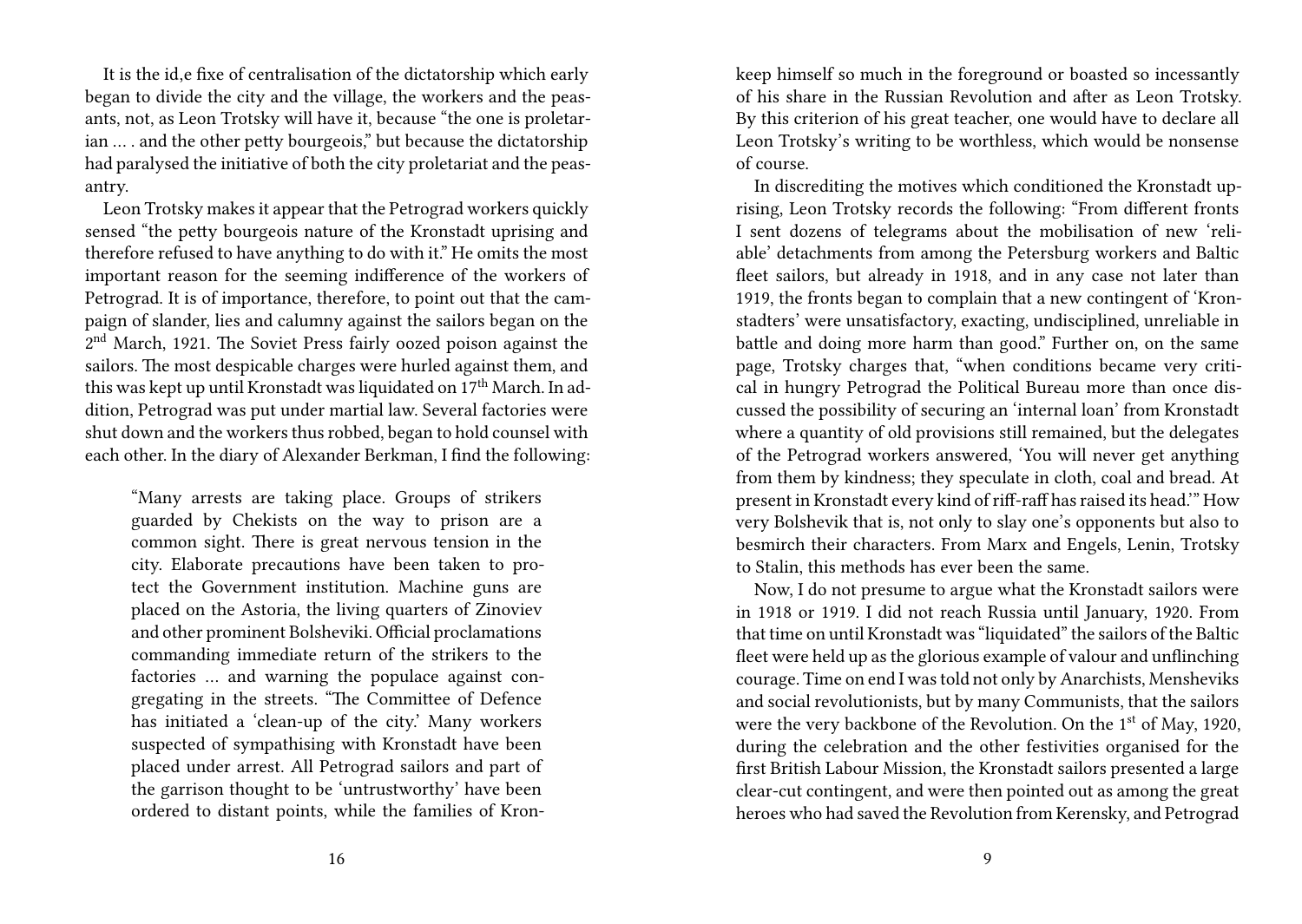from Yudenich. During the anniversary of October the sailors were again in the front ranks, and their re-enactment of the taking of the Winter Palace was wildly acclaimed by a packed mass.

Is it possible that the leading members of the party, save Leon Trotsky, were unaware of the corruption and the demoralisation of Kronstadt, claimed by him? I do not think so. Moreover, I doubt whether Trotsky himself held this view of the Kronstadt sailors until March, 1921. His story must, therefore, be an afterthought, or is it a rationalisation to justify the senseless "liquidation" of Kronstadt?

Granted that the personnel had undergone a change, it is yet a fact that the Kronstadters in 1921 were nevertheless far from the picture Leon Trotsky and his echo have painted. In point of actual fact, the sailors met their doom only because of their deep kinship and solidarity with the Petrograd workers whose power of endurance of cold and hunger had reached the breaking point in a series of strikes in February, 1921. Why have Leon Trotsky and his followers failed to mention this? Leon Trotsky knows perfectly well, if Wright does not, that the first scene of the Kronstadt drama was staged in Petrograd on 24<sup>th</sup> February, and played not by the sailors but by the strikers. For it was on this date that the strikers had given vent to their accumulated wrath over the callous indifference of the men who had prated about the dictatorship of the proletariat which had long ago deteriorated into the merciless dictatorship of the Communist Party.

Alexander Berkman's entry in his diary of this historic day reads:

"The Trubotchny mill workers have gone on strike. In the distribution of winter clothing, they complain, the Communists received undue advantage over the non-partisans. The Government refuses to consider the grievances till the men return to work.

"Crowds of strikers gathered in the street near the mills, and soldiers were sent to disperse them. They were

with all the Imperialist powers, and all the counter-revolutionary elements to destroy the Communist State. That worked like magic. The N.E.P. was rushed through without a hitch.

Time alone will prove the frightful cost this manoeuvre has entailed. The three hundred delegates, the young Communist flower, rushed from the Party Congress to crush Kronstadt, were a mere handful of the thousands wantonly sacrificed. They went fervently believing the campaign of vilification. Those who remained alive had a rude awakening.

I have recorded a meeting with a wounded Communist in a hospital in *My Disillusionment*. It has lost nothing of its poignancy in the years since:

"Many of those wounded in the attack on Kronstadt had been brought to the same hospital, mostly Kursanti. I had an opportunity to speak to one of them. His physical suffering, he said, was nothing as compared with his mental agony. Too late he had realised that he had been duped by the cry of 'counter-revolution.' No Tsarist generals, no White Guardists in Kronstadt had led the sailors — he found only his own comrades, sailors, soldiers and workers, who had heroically fought for the Revolution."

No one at all in his senses will see any similarity between the N.E.P. and the demand of the Kronstadt sailors for the right of free exchange of products. The N.E.P. came to reintroduce the grave evils the Russian Revolution had attempted to eradicate. The free exchange of products between the workers and the peasants, between the city and the country, embodied the very *raison d'etre* of the Revolution. Naturally "the Anarchists were against the N.E.P." But free exchange, as Zinoviev had told me in 1920, "is out of our plan of centralisation." Poor Zinoviev could not possibly imagine what a horrible ogre the centralisation of power would become.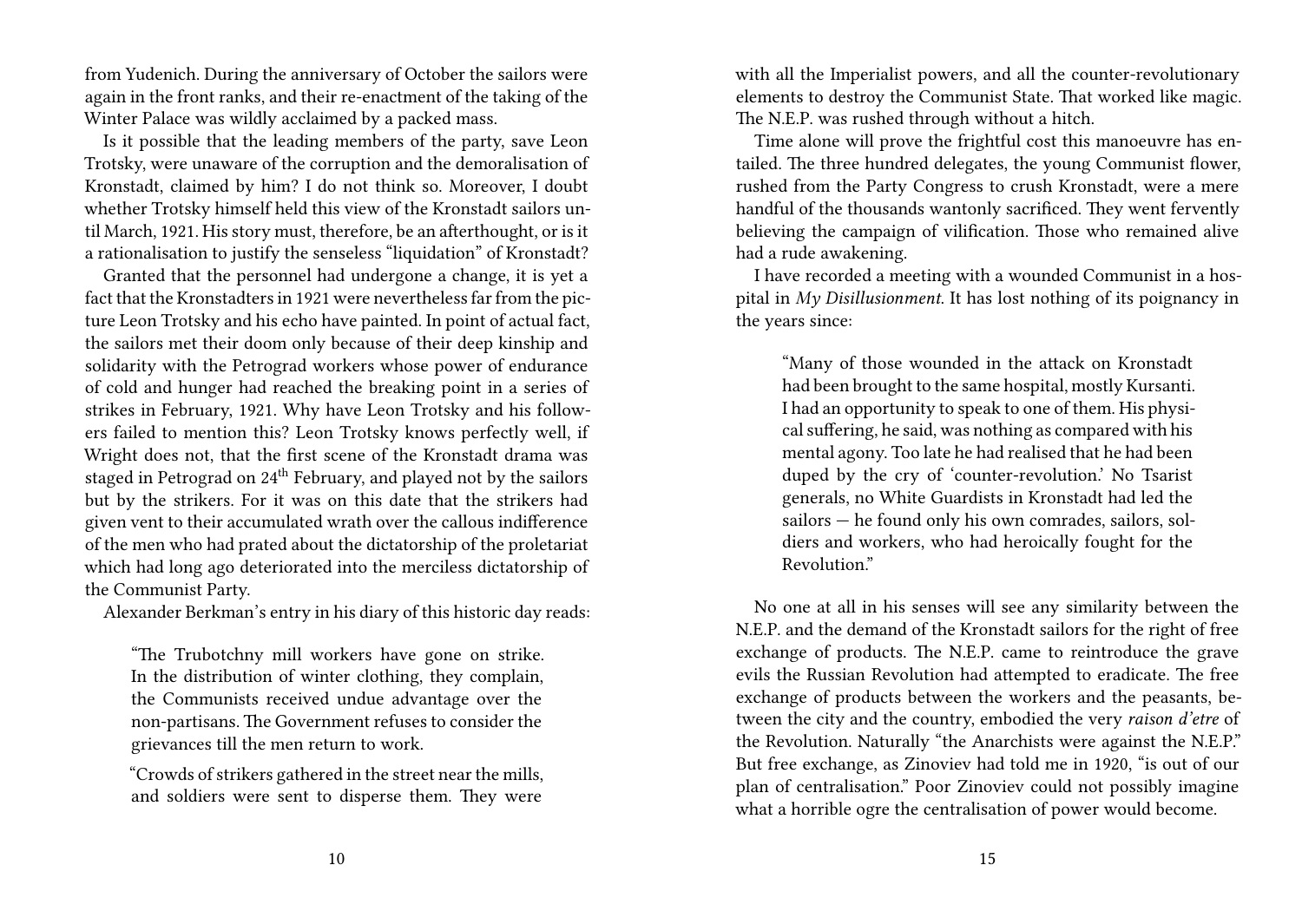The news in the Paris Press about the Kronstadt uprising two weeks before it happened had been stressed in the campaign against the sailors as proof positive that they had been tools of the Imperialist gang and that rebellion had actually been hatched in Paris. It was too obvious that this yarn was used only to discredit the Kronstadters in the eyes of the workers.

In reality this advance news was like other news from Paris, Riga or Helsingfors, and which rarely, if ever, coincided with anything that had been claimed by the counter-revolutionary agents abroad. On the other hand, many events happened in Soviet Russia which would have gladdened the heart of the Entente and which they never got to know — events far more detrimental to the Russian Revolution caused by the dictatorship of the Communist Party itself. For instance, the Cheka which undermined many achievements of October and which already in 1921 had become a malignant growth on the body of the Revolution, and many other similar events which would take me too far afield to treat here.

No, the advance news in the Paris Press had no bearing whatever on the Kronstadt rebellion. In point of fact, no one in Petrograd in 1921 believed its connection, not even quite a number of Communists. As I have already stated, John G. Wright is merely an apt pupil of Leon Trotsky and therefore quite innocent of what most people within and outside of the party thought about this so-called "link."

Future historians will no doubt appraise the Kronstadt "mutiny" in its real value. If and when they do, they will no doubt come to the conclusion that the uprising could not have come more opportunely if it had been deliberately planned.

The most dominant factor which decided the fate of Kronstadt was the N.E.P. (the New Economic Policy). Lenin, aware of the very considerable party opposition this new-fangled "revolutionary" scheme would meet, needed some impending menace to ensure the smooth and ready acceptance of the N.E.P. Kronstadt came along most conveniently. The whole crushing propaganda machine was immediately put into motion to prove that the sailors were in league Kursanti, Communist youths of the military academy. There was no violence.

"Now the strikers have been joined by the men from the Admiralty shops and Calernaya docks. There is much resentment against the arrogant attitude of the Government. A street demonstration was attempted, but mounted troops suppressed it."

It was after the report of their Committee of the real state of affairs among the workers in Petrograd that the Kronstadt sailors did in 1921 what they had done in 1917. They immediately made common cause with the workers. The part of the sailors in 1917 was hailed as the red pride and glory of the Revolution. Their identical part in 1921 was denounced to the whole world as counterrevolutionary treason. Naturally, in 1917 Kronstadt helped the Bolsheviks into the saddle. In 1921 they demanded a reckoning for the false hopes raised in the masses, and the great promise broken almost immediately the Bolsheviks had felt entrenched in their power. A heinous crime indeed. The important phase of this crime, however, is that Kronstadt did not "mutiny" out of a clear sky. The cause for it was deeply rooted in the suffering of the Russian workers; the city proletariat, as well as the peasantry.

To be sure, the former commissar assures us that "the peasants reconciled themselves to the requisition as a temporary evil," and that "the peasants approved of the Bolsheviki, but became increasingly hostile to the 'Communists'." But these contentions are mere fiction, as can be demonstrated by numerous proofs — not the least of them the liquidation of the peasant soviet, headed by Maria Spiridonova, and iron and fire used to force the peasants to yield up all their produce, including their grain for their spring sowing.

In point of historic truth, the peasants hated the régime almost from the start, certainly from the moment when Lenin's slogan, "Rob the robbers," was turned into "Rob the peasants for the glory of